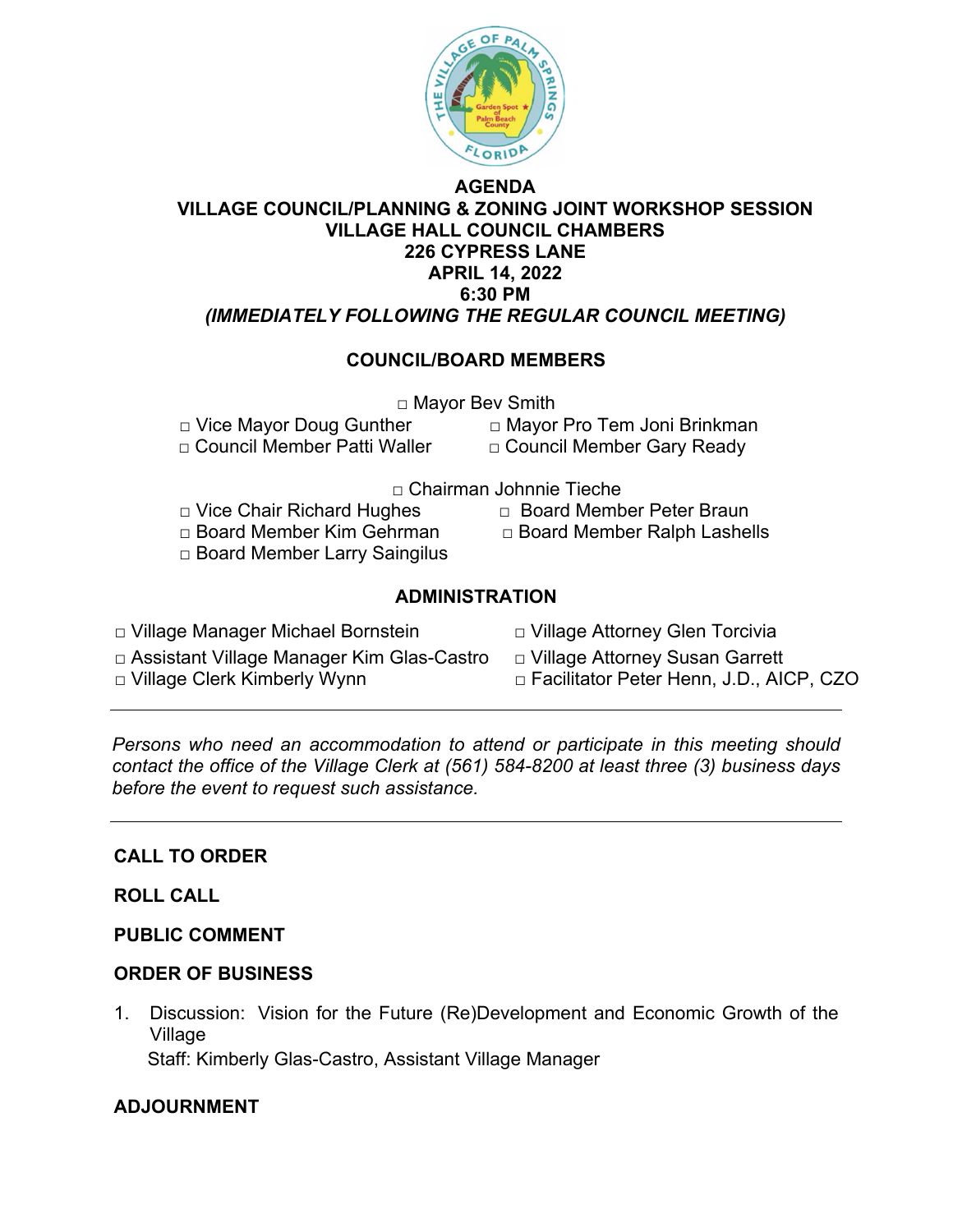#### **NEXT MEETING THURSDAY, APRIL 28, 2022 AT 6:30 PM**

If a person decides to appeal any decision made by this Council concerning any considered matter, they will need a record of the proceeding. For such purposes, they may need to ensure that a verbatim record of the proceedings is available. The recording includes the testimony and evidence upon which the appeal is to be based.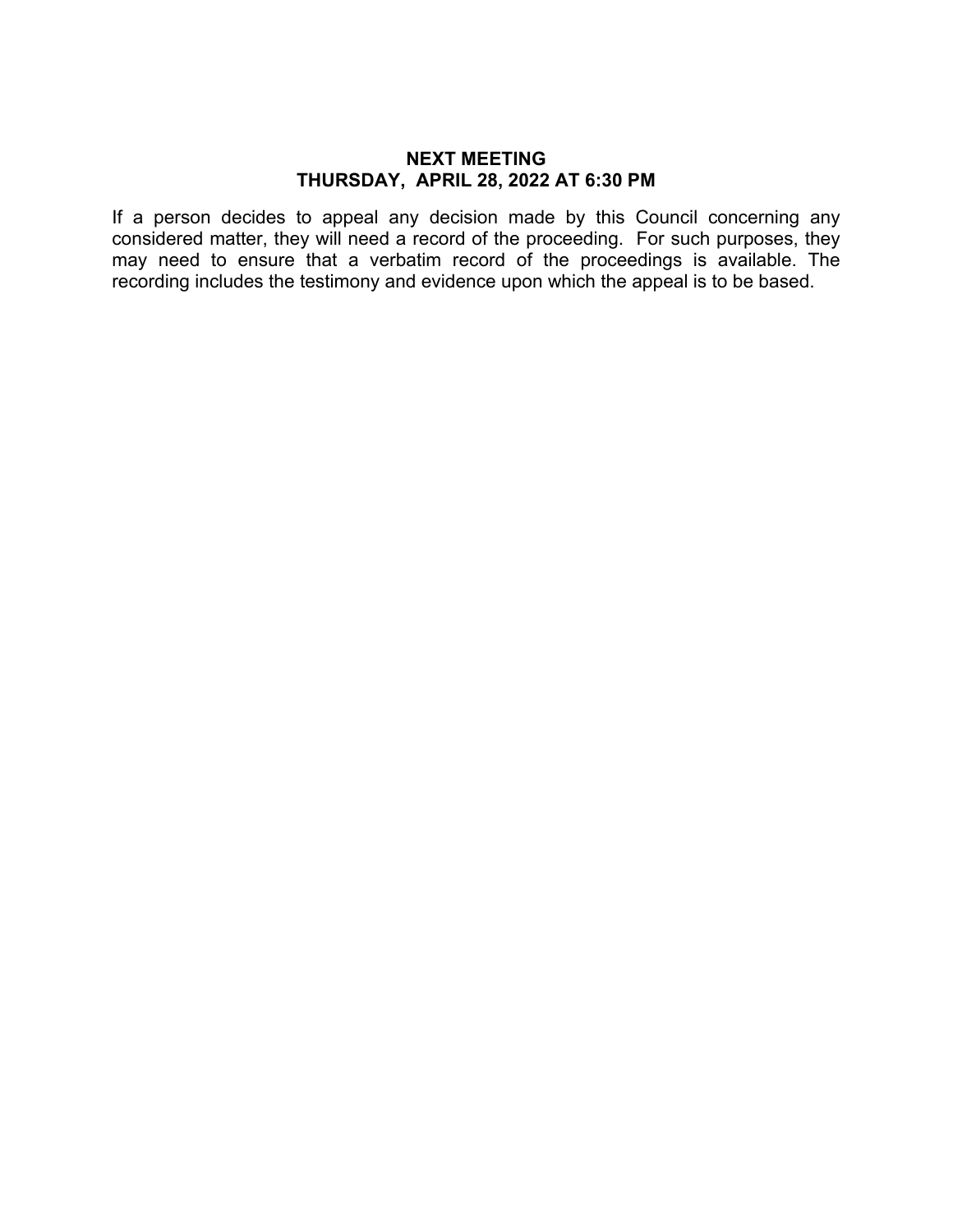

# **Village of Palm Springs**

## **Executive Brief**

## **AGENDA DATE:** April 14, 2022

**DEPARTMENT:** Administration

**ITEM #1:** Discussion: Vision for the Future (Re)Development and Economic Growth of the Village

**SUMMARY:** Village Council and the Planning & Zoning Advisory Board will meet to further their discussion with Facilitator, Peter Henn about the Vision for the Future (Re)Development and Economic Growth of the Village.

### **FISCAL IMPACT:**

#### **ATTACHMENTS:**

- 1. Joint Workshop Discussion Outline
- 2. Consensus Map Area of Village to Preserve (in current land use pattern)
- 3. Development Yield based on current Future Land Use Map
- 4. 2020 Census Data Village of Palm Springs, FL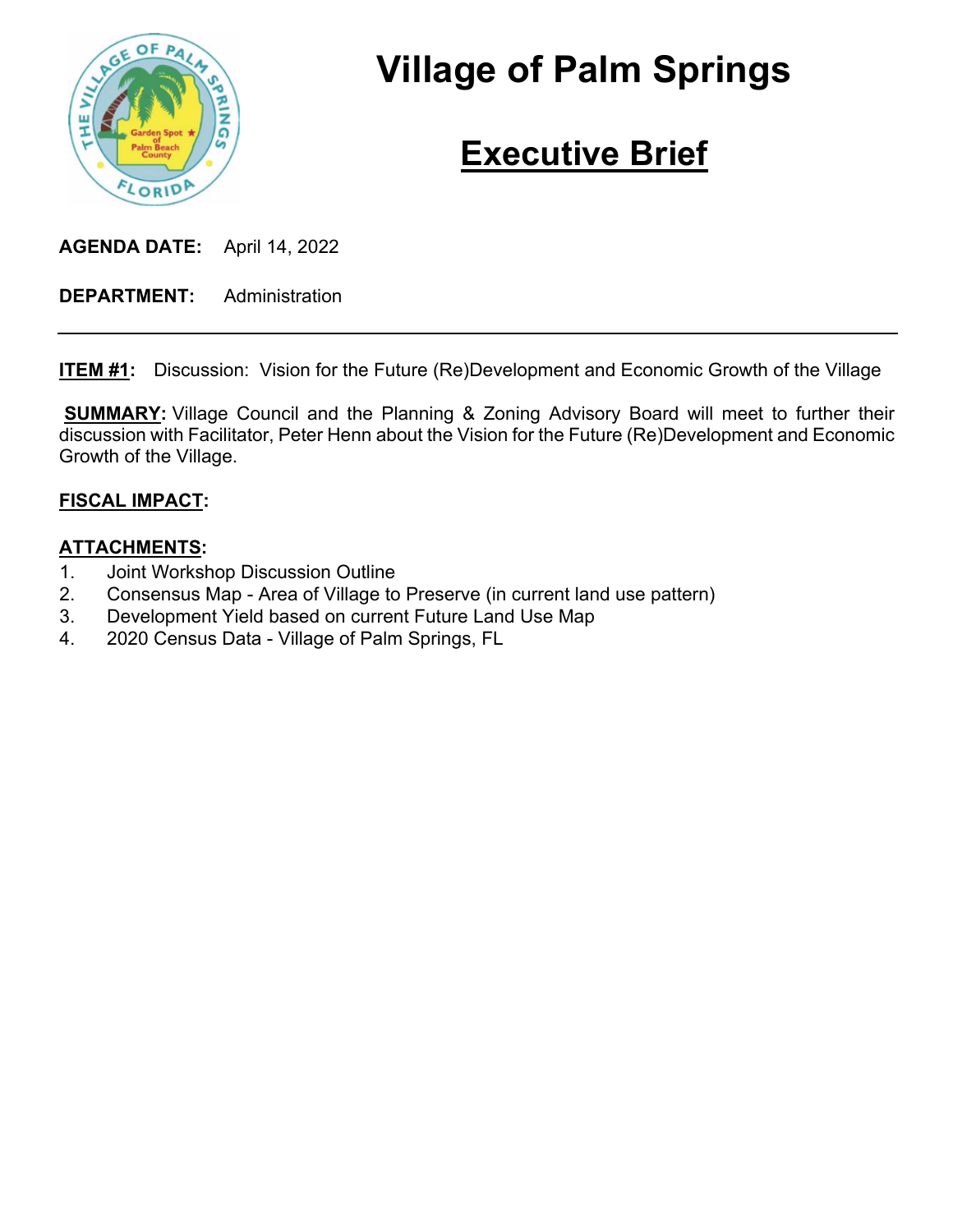### **Joint Village Council and Planning & Zoning Board Workshop Thursday, April 14, 2022**

**Purpose:** To help identify the Village Council / P&Z Board's vision for the future (re)development and economic growth of the Village

#### **Agenda:**

- 1) Recap of February Workshop Consensus
	- o Code Amendments
	- o Operational Changes
	- o Vision (Comp Plan / LDR / Strategic Plan)
- 2) Mapping Exercise Consensus Authentic Village Area to Preserve
- 3) Visioning Discussion
	- o Discussion of Development Potential of Selected Sites
	- o Visual Preference Survey
		- Uses/Density/Intensity/Height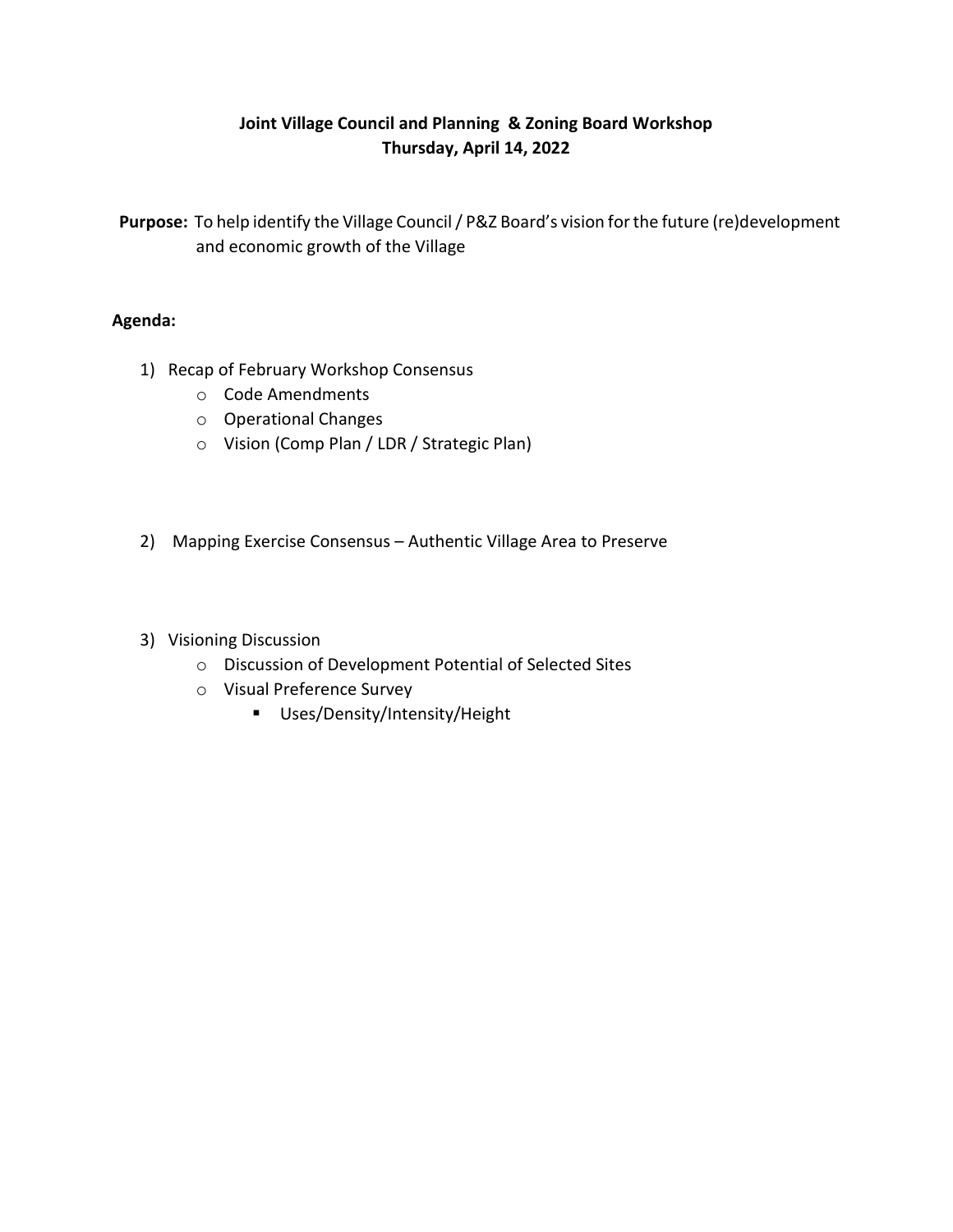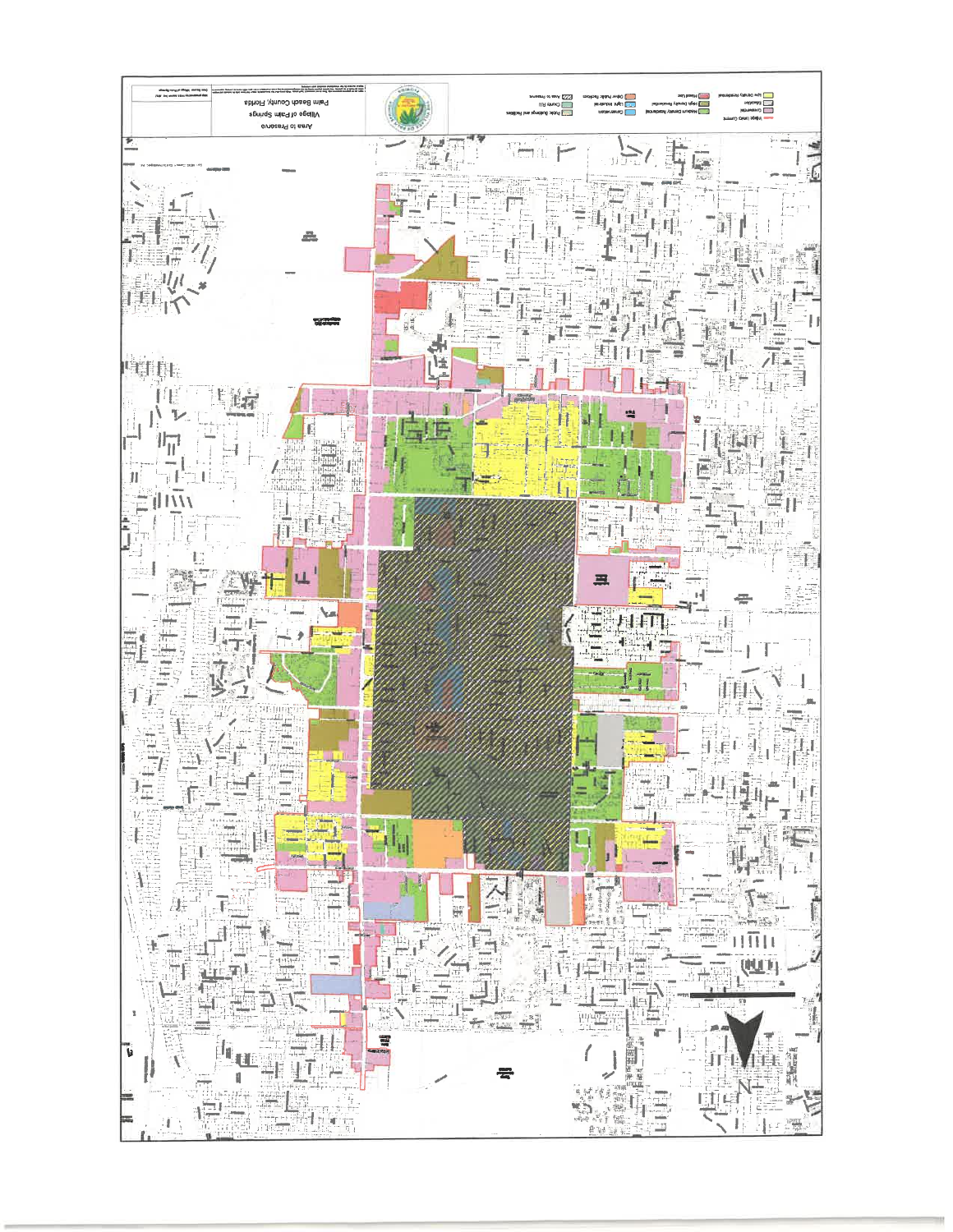|                                        |                |           |                              |       | <b>Potential Density /</b> |                               |
|----------------------------------------|----------------|-----------|------------------------------|-------|----------------------------|-------------------------------|
| <b>Land Use</b>                        | <b>Parcels</b> | Acres     | <b>Max Density/Intensity</b> |       | Intensity                  |                               |
| Commercial                             | 462            | 606       |                              | 0.5   | 13,199,868 sq ft           |                               |
| County FLU                             |                | 2         |                              | ÷     | 2 units                    |                               |
| Education                              | 3              | 46        |                              |       | n/a                        |                               |
| <b>High Density</b>                    | 86             | 123       |                              | 19    | 2338 units                 |                               |
| Light Industrial                       |                | 29        |                              |       | 1,273,660 sq ft            |                               |
| Low Density                            | 795            | 310       |                              | 5.8   | 1801 units                 |                               |
| <b>Medium Density</b>                  | 2460           | 530       |                              | 10    | 5300                       |                               |
| Mixed Use<br>(assume Res High/Comm)    | 9              | 21        | assume 50:50                 | 19/.5 | 199 units                  | * ability for 35 du/ac in CHO |
|                                        |                |           | assume 50:50                 | 19/5  | 227,905 sq ft              |                               |
| <b>Other Public Facilities</b>         | 5              | 21        |                              | 0.4   | 373,468 sq ft              |                               |
| <b>Public Buildings and Facilities</b> |                | 60        |                              | 0.4   | 1,047,260 sq ft            |                               |
|                                        | 3,834          | $1,749$ * |                              |       |                            |                               |

\*There are 1,742 parcels (totalling 494.7 acres) zoned RS, which each allow 1 single family unit. **19,545 units\* based on current land uses** The breakdown per Future Land Use Map category, RS parcels removed, is above.

| 16,122,160 sq ft | <b>Build-Out Potential</b> |
|------------------|----------------------------|
| 19.545 units*    | based on current land uses |

|           | existing                  | per VPS    |
|-----------|---------------------------|------------|
|           | business                  | business   |
| 1,604,880 | sa ft                     | licenses   |
|           | existing                  | per 2016 - |
|           | 8.066 households 2020 ACS |            |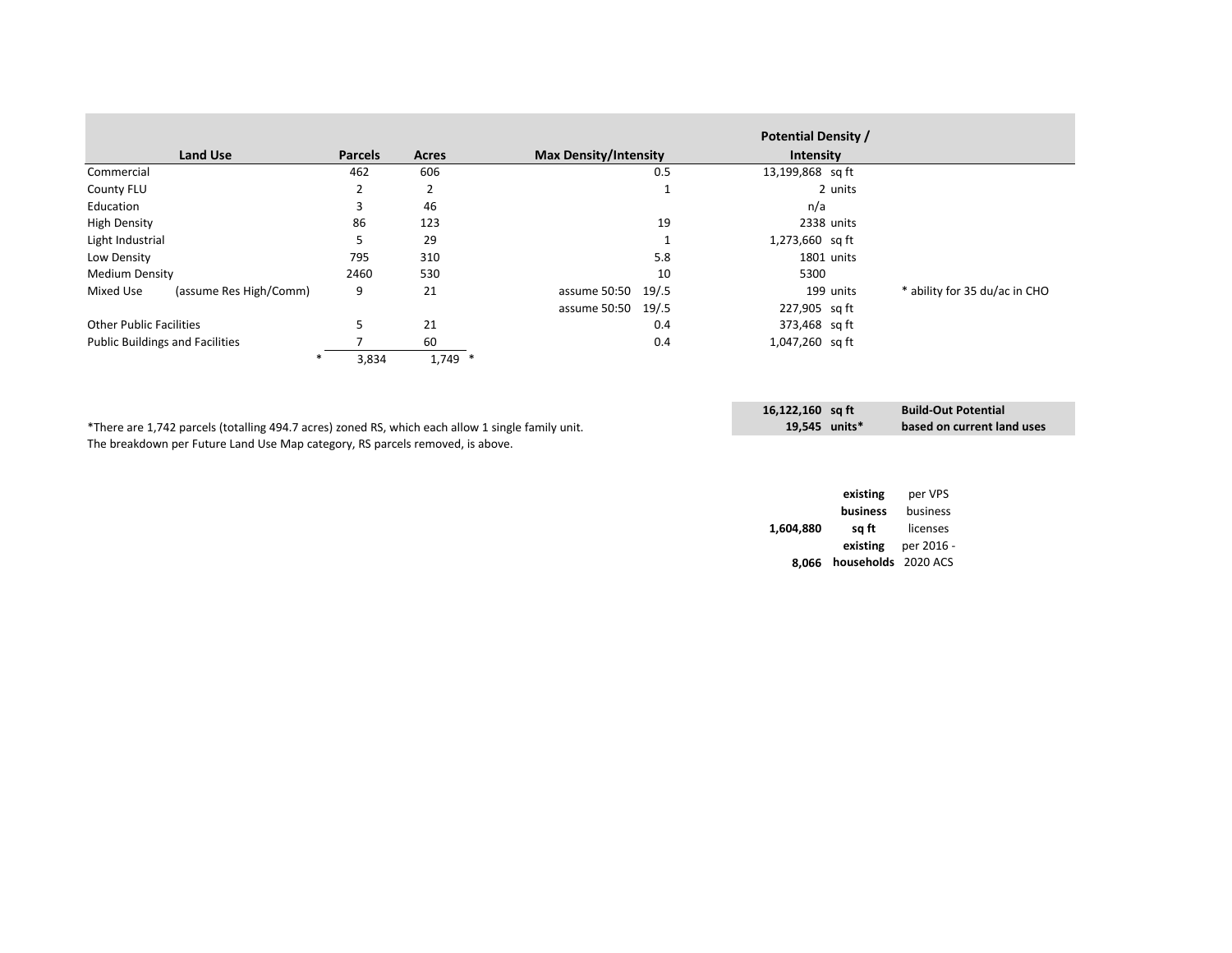## **Census**

#### QuickFacts

Palm Springs village, Florida

QuickFacts provides statistics for all states and counties, and for cities and towns with a population of 5,000 or more.

#### **Table**

| <b>All Topics</b>                                                                    | Palm Springs<br>village, Florida |
|--------------------------------------------------------------------------------------|----------------------------------|
| Population Estimates, July 1 2021, (V2021)                                           | $\triangle$ NA                   |
| <b>PEOPLE</b>                                                                        |                                  |
| <b>Population</b>                                                                    |                                  |
| Population Estimates, July 1 2021, (V2021)                                           | A NA                             |
| Population estimates base, April 1, 2020, (V2021)                                    | <b>ΔNA</b>                       |
| Population, percent change - April 1, 2020 (estimates base) to July 1, 2021, (V2021) | ∆ NA                             |
| Population, Census, April 1, 2020                                                    | 26,890                           |
| Population, Census, April 1, 2010                                                    | 18,928                           |
| <b>Age and Sex</b>                                                                   |                                  |
| Persons under 5 years, percent                                                       | $\Delta$ 6.8%                    |
| Persons under 18 years, percent                                                      | △ 23.5%                          |
| Persons 65 years and over, percent                                                   | ⚠ 10.9%                          |
| Female persons, percent                                                              | △ 49.8%                          |
| Race and Hispanic Origin                                                             |                                  |
| White alone, percent                                                                 | △ 68.0%                          |
| Black or African American alone, percent (a)                                         | △ 16.7%                          |
| American Indian and Alaska Native alone, percent (a)                                 | △ 0.3%                           |
| Asian alone, percent (a)                                                             | △ 3.7%                           |
| Native Hawaiian and Other Pacific Islander alone, percent (a)                        | $\triangle$ 0.0%                 |
| Two or More Races, percent                                                           | $\triangle$ 6.5%                 |
| Hispanic or Latino, percent (b)                                                      | △ 60.8%                          |
| White alone, not Hispanic or Latino, percent                                         | △ 18.9%                          |
| <b>Population Characteristics</b>                                                    |                                  |
| Veterans, 2016-2020                                                                  | 535                              |
| Foreign born persons, percent, 2016-2020                                             | 48.1%                            |
| <b>Housing</b>                                                                       |                                  |
| Housing units, July 1, 2019, (V2019)                                                 | X                                |
| Owner-occupied housing unit rate, 2016-2020                                          | 43.9%                            |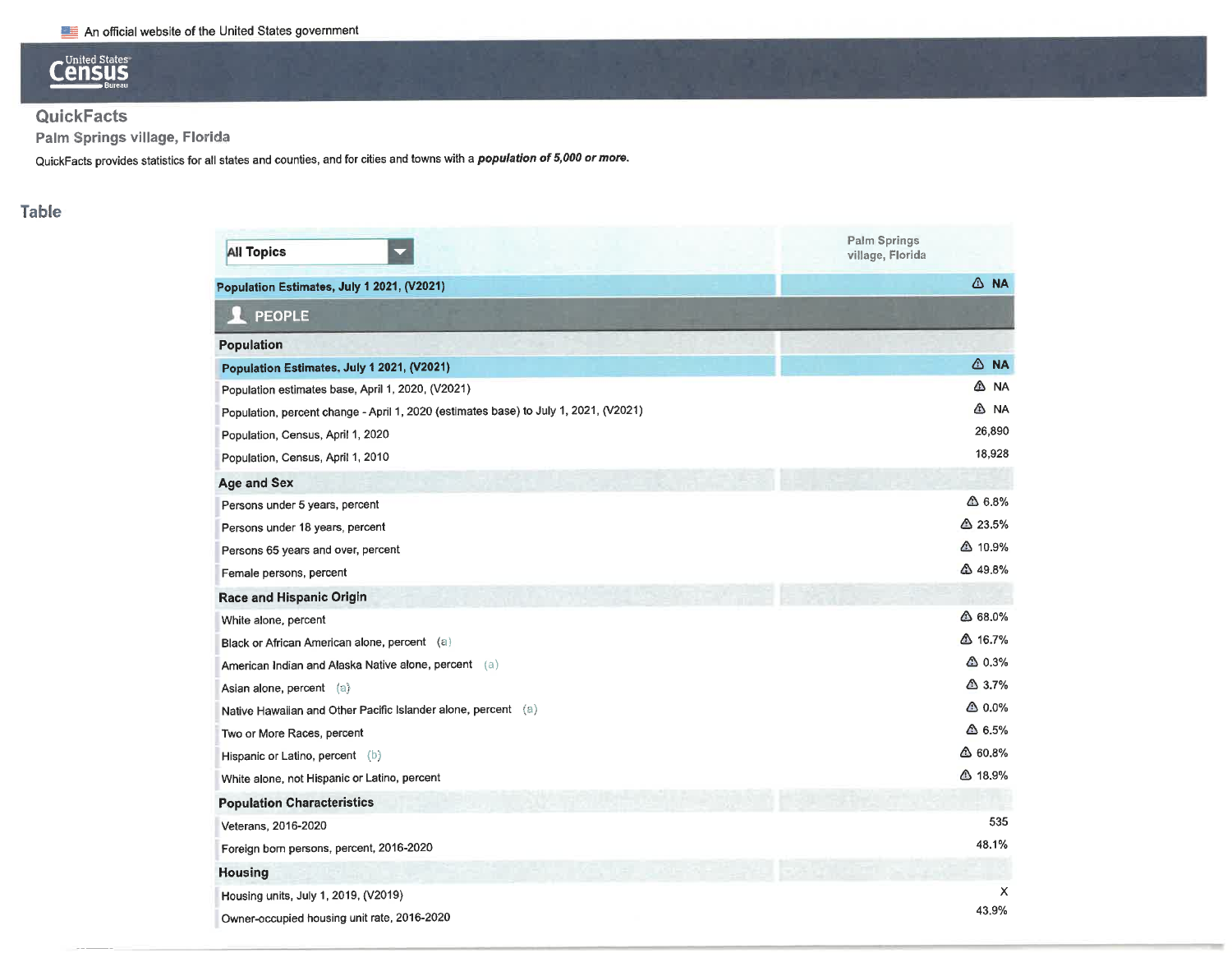| Median value of owner-occupied housing units, 2016-2020                                | \$160,400 |
|----------------------------------------------------------------------------------------|-----------|
| Median selected monthly owner costs -with a mortgage, 2016-2020                        | \$1,261   |
| Median selected monthly owner costs -without a mortgage, 2016-2020                     | \$399     |
| Median gross rent, 2016-2020                                                           | \$1,228   |
| Building permits, 2020                                                                 | x         |
| <b>Families &amp; Living Arrangements</b>                                              |           |
| Households, 2016-2020                                                                  | 8,066     |
| Persons per household, 2016-2020                                                       | 3.11      |
| Living in same house 1 year ago, percent of persons age 1 year+, 2016-2020             | 84.9%     |
| Language other than English spoken at home, percent of persons age 5 years+, 2016-2020 | 68.3%     |
| <b>Computer and Internet Use</b>                                                       |           |
| Households with a computer, percent, 2016-2020                                         | 94.4%     |
| Households with a broadband Internet subscription, percent, 2016-2020                  | 84.4%     |
| <b>Education</b>                                                                       |           |
| High school graduate or higher, percent of persons age 25 years+, 2016-2020            | 76.9%     |
| Bachelor's degree or higher, percent of persons age 25 years+, 2016-2020               | 16.5%     |
| <b>Health</b>                                                                          |           |
| With a disability, under age 65 years, percent, 2016-2020                              | 5.1%      |
| Persons without health insurance, under age 65 years, percent                          | △ 30.6%   |
| <b>Economy</b>                                                                         |           |
| In civilian labor force, total, percent of population age 16 years+, 2016-2020         | 69.2%     |
| In civilian labor force, female, percent of population age 16 years+, 2016-2020        | 59.9%     |
| Total accommodation and food services sales, $2012$ (\$1,000) (c)                      | 26,493    |
| Total health care and social assistance receipts/revenue, 2012 (\$1,000) (c)           | 124,766   |
| Total manufacturers shipments, 2012 (\$1,000) (c)                                      | 1,213     |
| Total retail sales, 2012 (\$1,000) (c)                                                 | 461,623   |
| Total retail sales per capita, 2012 (c)                                                | \$22,693  |
| <b>Transportation</b>                                                                  |           |
| Mean travel time to work (minutes), workers age 16 years+, 2016-2020                   | 27.5      |
| Income & Poverty                                                                       |           |
| Median household income (in 2020 dollars), 2016-2020                                   | \$47,808  |
| Per capita income in past 12 months (in 2020 dollars), 2016-2020                       | \$23,427  |
| Persons in poverty, percent                                                            | △ 12.4%   |
| <b>BUSINESSES</b>                                                                      |           |
| <b>Businesses</b>                                                                      |           |
| Total employer establishments, 2019                                                    | x         |
| Total employment, 2019                                                                 | x         |
| Total annual payroll, 2019 (\$1,000)                                                   | x         |
| Total employment, percent change, 2018-2019                                            | X         |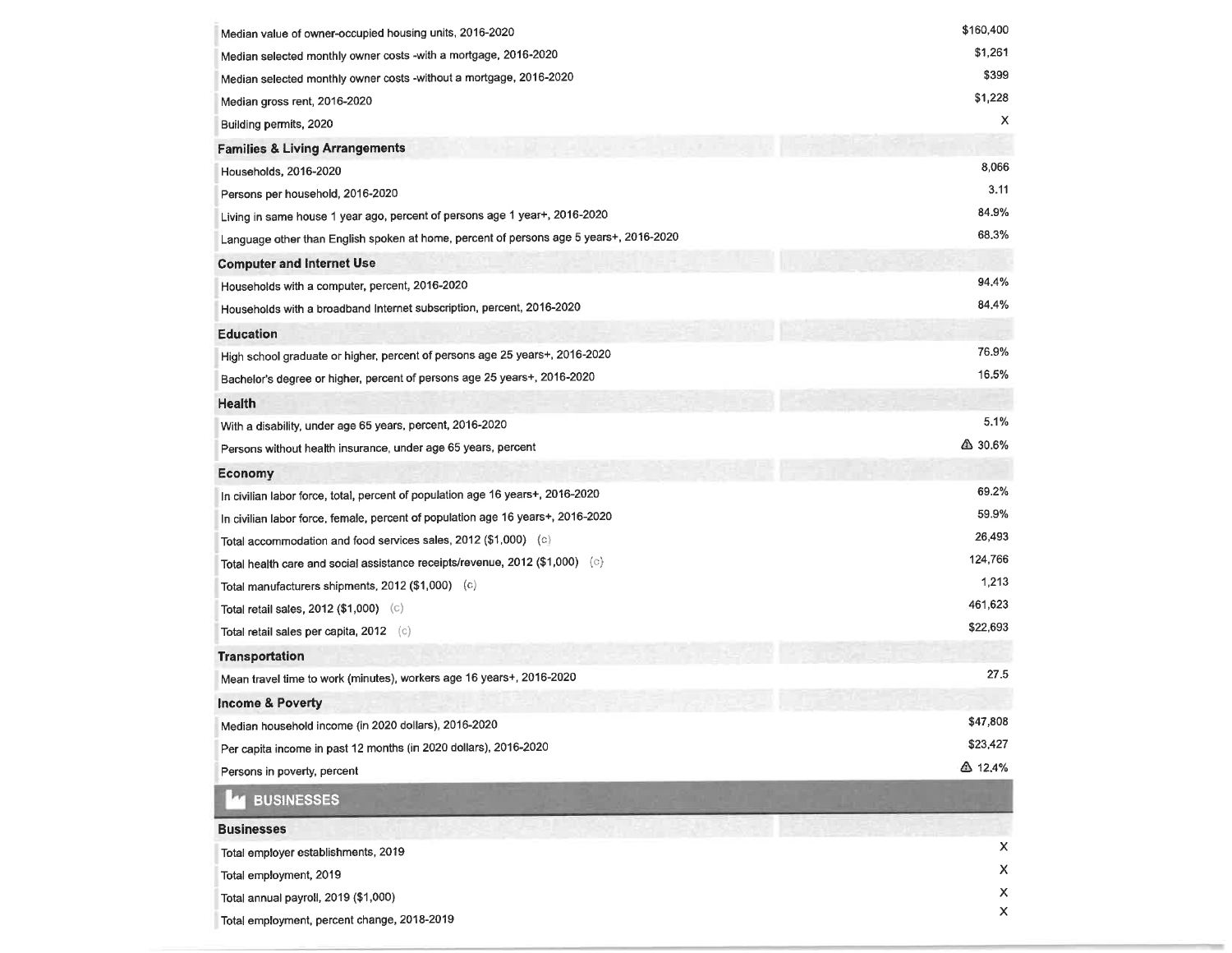| Total nonemployer establishments, 2018 | X       |
|----------------------------------------|---------|
| All firms, 2012                        | 2,557   |
| Men-owned firms, 2012                  | 1,146   |
| Women-owned firms, 2012                | 1,117   |
| Minority-owned firms, 2012             | 1,736   |
| Nonminority-owned firms, 2012          | 732     |
| Veteran-owned firms, 2012              | 169     |
| Nonveteran-owned firms, 2012           | 2,290   |
| $\bigoplus$<br><b>GEOGRAPHY</b>        |         |
| Geography                              |         |
| Population per square mile, 2010       | 5,731.3 |

3,30 Land area in square miles, 2010 1254450 FIPS Code